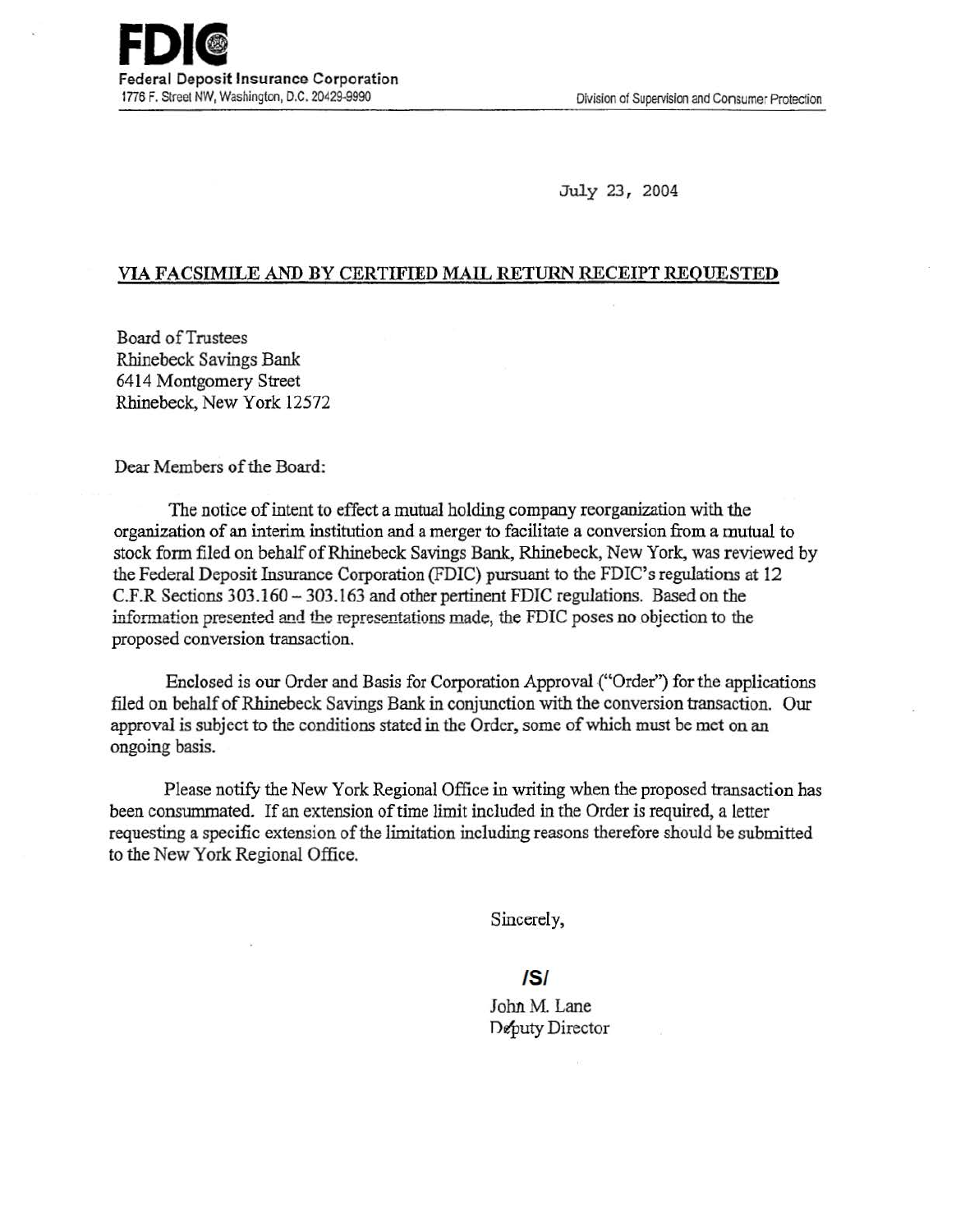Enclosure:

cc: Jacqueline J. Warner Hinman, Howard, & Katell, LLP 106 Corporate Park Drive, Suite 317 White Plains, NY 10604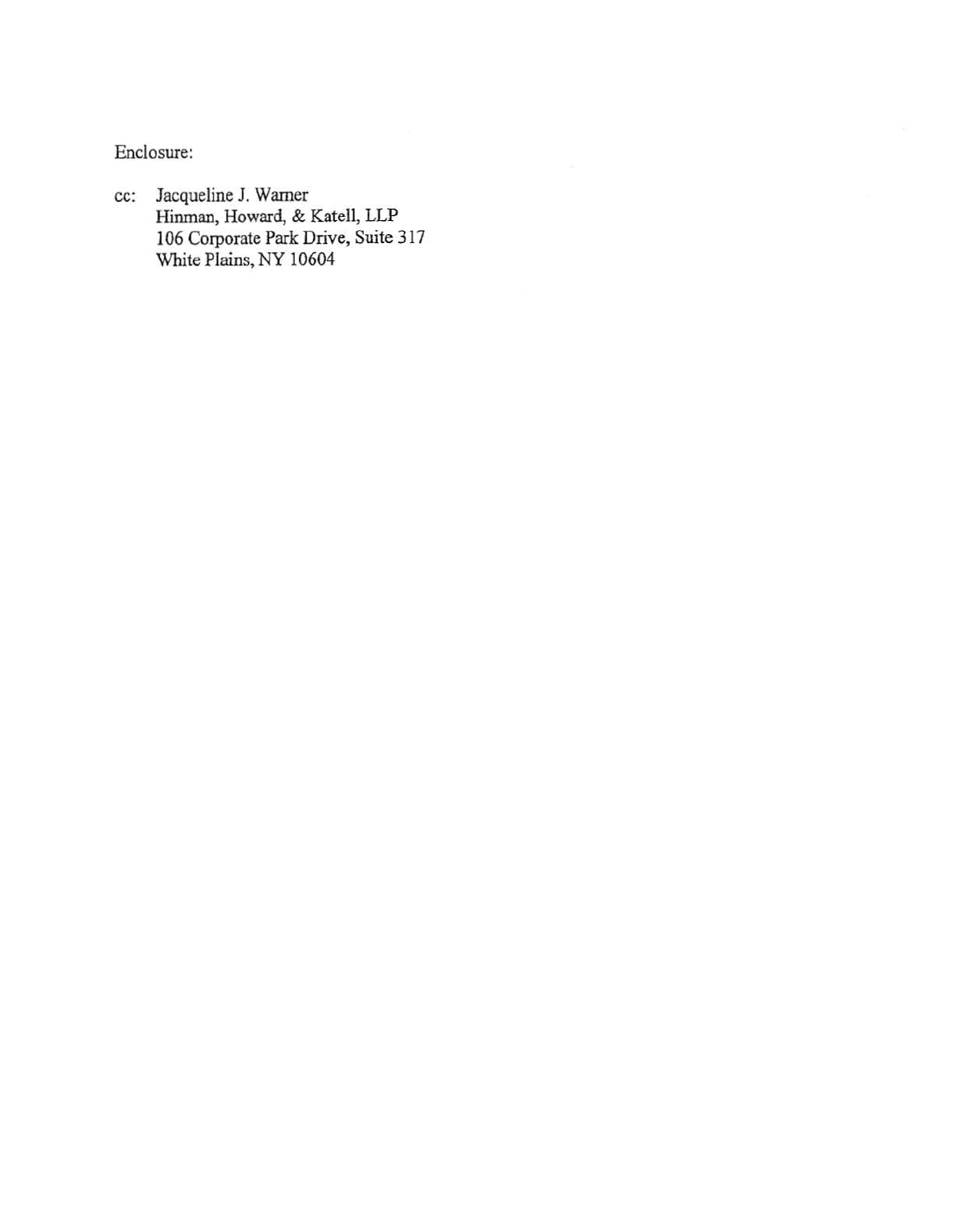## FEDERAL DEPOSIT INSURANCE CORPORATION

Rhinebeck Savings Bank Rhinebeck, Dutchess County, New York

## Application for Consent to Merge

## ORDER AND BASIS FOR CORPORATION APPROVAL

Pursuant to Section 18(c) and other provisions of the Federal Deposit Insurance Act (FDI Act), an application has been filed on behalf of Rhinebeck Savings Bank, Rhinebeck, New York (Mutual Institution), currently a New York-chartered mutual savings bank and Bank Insurance Fund (BIF) member with total resources of \$354,241,000 and total deposits of \$302,611,000 as of March 31, 2004, for the FDIC's consent to merge with Interim Bank Two (In Organization) (Interim Two), Rhinebeck, New York, a proposed new interim New York-chartered stock savings bank.

The transaction is to effect Mutual Institution's plan of reorganization, which, solely to facilitate such undertaking, provides for:

- Mutual Institution's incorporation of the MHC as an interim New York stock savings bank subsidiary (Interim One);
- Interim One's incorporation of an interim New York stock savings bank subsidiary (Interim Two);
- Mutual Institution's exchange of its mutual charter for a New York stock form charter;
- Interim One's cancellation of its outstanding stock and exchange of its charter for a New York mutual holding company charter, with the result that it will become a MHC;
- Interim Two's merger with and into Mutual Institution, with Mutual Institution being the surviving institution, the issuance of all of the authorized capital stock of Mutual Institution to the MHC, and the MHC becoming the sole shareholder of Mutual Institution after the merger, and;
- Mutual Institution depositors at the time of the merger receiving equity interests in the MHC consisting of liquidation and limited voting rights in place of equity interests held in Mutual Institution prior to the merger.

The Resultant Bank will continue to operate with the title of Rhinebeck Savings Bank, Rhinebeck, New York, and its deposits will continue to be insured under the BIF. Application for the establishment of Rhinebeck Bancorp, MHC, awaits approval by the Federal Reserve Bank of New York. Following consummation of the merger, the Resultant Bank will operate the same banking business, with the same management, and at the same locations as Mutual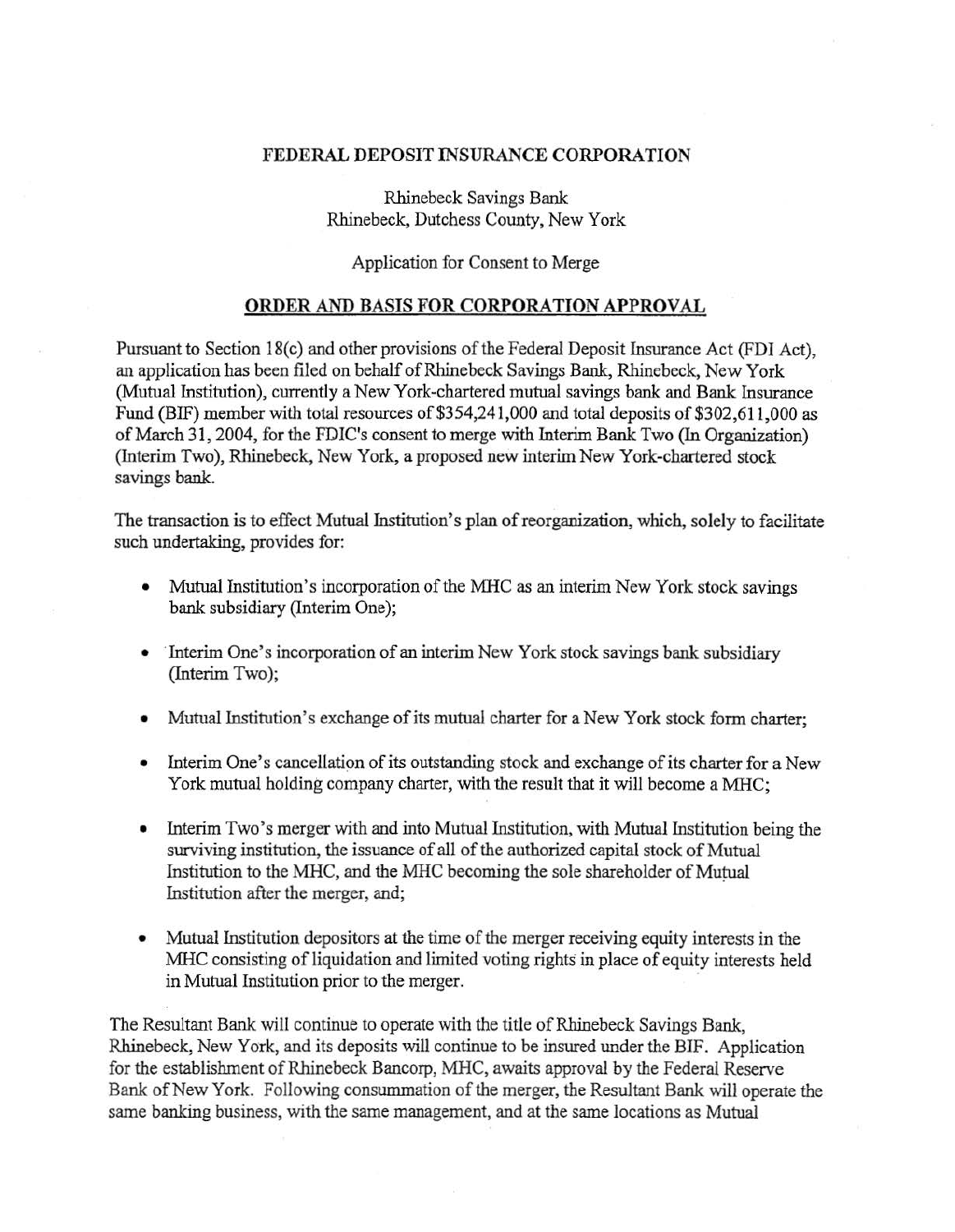Institution. The proposed transaction will not alter the competitive structure of banking in the market served by Mutual Institution. Mutual Institution's main office will be at 6414 Montgomery Street, Rhinebeck, New York, and its corporate offices will remain at 2 Jefferson Plaza, Poughkeepsie, New York.

Notice of the proposed transaction, in a fonn approved by the FDIC, has been published pursuant to the FDI Act. A review of available infonnation, including the Community Reinvestment Act (CRA) Statement of Mutual Institution discloses no inconsistencies with the purposes of the CRA. The resultant institution is expected to continue to meet the credit needs of its entire community, consistent with the safe and sound operation of the institution.

In connection with the application, the FDIC has taken into consideration the financial and managerial resources and future prospects of the proponent banks and the resultant bank, the convenience and needs of the community to be served, and the effectiveness of any insured depository institution involved in the proposed merger transaction in combating money laundering activities. Having found favorably on all statutory factors and having considered other relevant information, including reports on the competitive factors furnished by the Comptroller of the Currency, the Board of Governors of the Federal Reserve System, the OTS, and the Attorney General of the United States, it is the FDIC's judgment that the application should be and is hereby approved, subject to the following conditions:

- 1. That, except for the proposed transfer of stock to Rhinebeck Bancorp, MHC no shares of the stock of Rhinebeck Savings Bank shall be sold, transferred or otherwise disposed of, to any person (including any Employee Stock Ownership Plan) unless prior notice is provided to, and non-objection is received from the FDIC;
- 2. That, prior to the sale, transfer, or other disposition of any shares of Rhinebeck Savings Bank by Rhinebeck Bancorp, MHC to any person (including any Employee Stock Ownership Plan), or a conversion of the mutual holding company to stock fonn, Rhinebeck Savings Bank will provide written notification to the FDIC and provide the FDIC with copies of all documents filed with state and federal banking and/or securities regulators in connection with such sale, transfer, disposition, or conversion;
- 3. That should any shares of the stock of Rhinebeck Savings Bank be issued to persons other than Rhinebeck Bancorp, MHC, any dividends waived by Rhinebeck Bancorp, MHC must be retained by Rhinebeck Savings Bank and segregated, earmarked, or otherwise identified on the books and records of Rhinebeck Bancorp, MHC or Rhinebeck Savings Bank; such amounts must be taken into account in any valuation of the institution, and factored into the calculation used in establishing a fair and reasonable basis for exchanging shares in any subsequent conversion of Rhinebeck Bancorp, MHC to stock form; such amounts shall not be available for payment to, or the value thereof transferred to, minority shareholders, by any means, including through dividend payments or at liquidation;